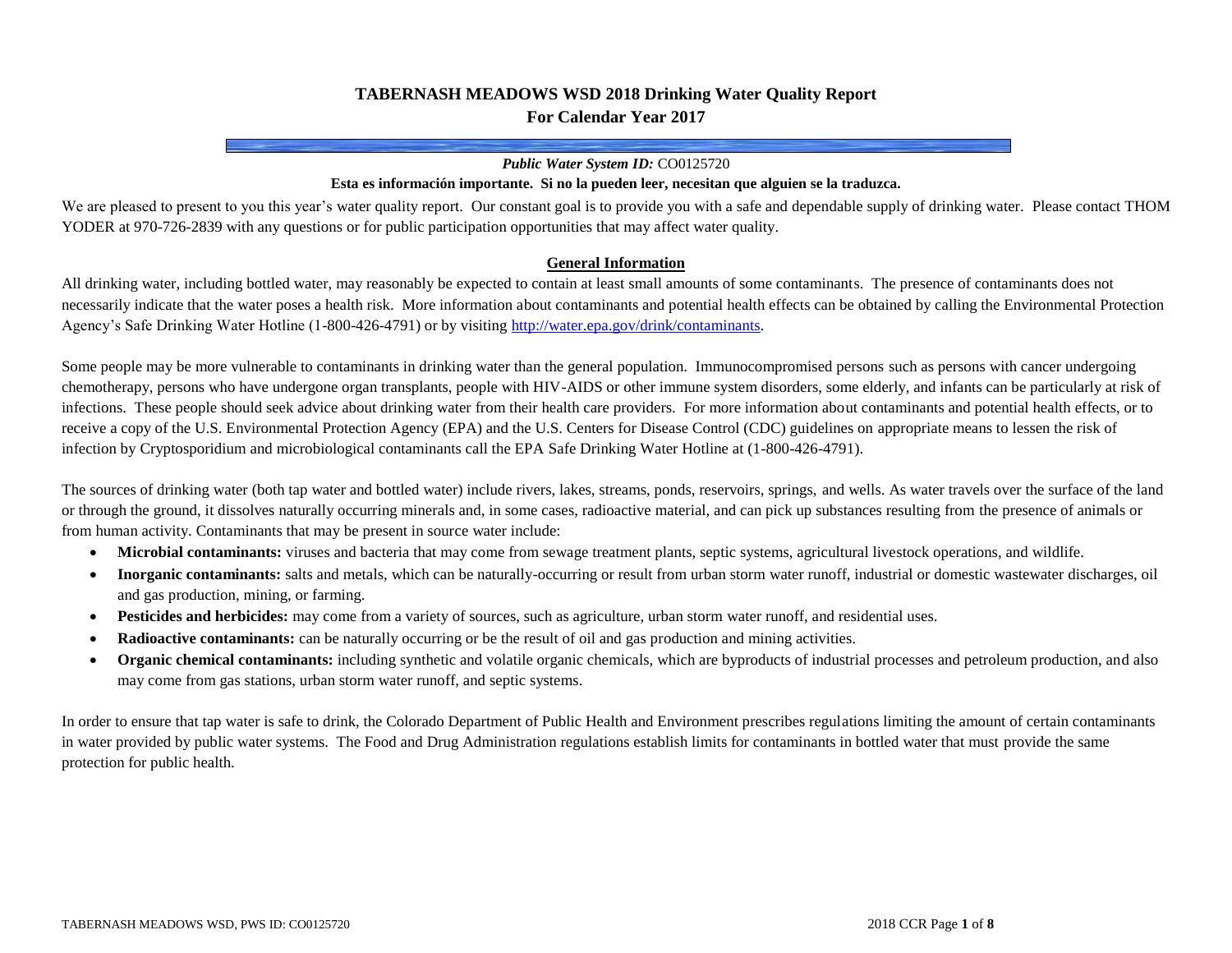### **Lead in Drinking Water**

If present, elevated levels of lead can cause serious health problems (especially for pregnant women and young children). It is possible that lead levels at your home may be higher than other homes in the community as a result of materials used in your home's plumbing. If you are concerned about lead in your water, you may wish to have your water tested. When your water has been sitting for several hours, you can minimize the potential for lead exposure by flushing your tap for 30 seconds to 2 minutes before using water for drinking or cooking. Additional information on lead in drinking water, testing methods, and steps you can take to minimize exposure is available from the Safe Drinking Water Hotline (1-800-426-4791) or a[t http://www.epa.gov/safewater/lead.](http://www.epa.gov/safewater/lead)

#### **Source Water Assessment and Protection (SWAP)**

The Colorado Department of Public Health and Environment has provided us with a Source Water Assessment Report for our water supply. For general information or to obtain a copy of the report please visit [www.colorado.gov/cdphe/ccr.](https://www.colorado.gov/cdphe/ccr) The report is located under "Guidance: Source Water Assessment Reports". Search the table using 125720, TABERNASH MEADOWS WSD, or by contacting THOM YODER at 970-726-2839. The Source Water Assessment Report provides a screening-level evaluation of potential contamination that *could* occur. It *does not* mean that the contamination *has or will* occur. We can use this information to evaluate the need to improve our current water treatment capabilities and prepare for future contamination threats. This can help us ensure that quality finished water is delivered to your homes. In addition, the source water assessment results provide a starting point for developing a source water protection plan. Potential sources of contamination in our source water area are listed on the next page.

Please contact us to learn more about what you can do to help protect your drinking water sources, any questions about the Drinking Water Quality Report, to learn more about our system, or to attend scheduled public meetings. We want you, our valued customers, to be informed about the services we provide and the quality water we deliver to you every day.

|--|

| <b>Source</b> | <b>Source Type</b> | <b>Water Type</b> | <b>Potential Source(s) of Contamination</b>              |
|---------------|--------------------|-------------------|----------------------------------------------------------|
| WELL NO 1     | Well               | Groundwater       | Transportation Spills and Roadways,<br>Vandalism, Floods |
| WELL NO 2     | Well               | Groundwater       | Transportation Spills and Roadways,<br>Vandalism, Floods |
| WELL NO 3     | Well               | Groundwater       | Transportation Spills and Roadways,<br>Vandalism, Floods |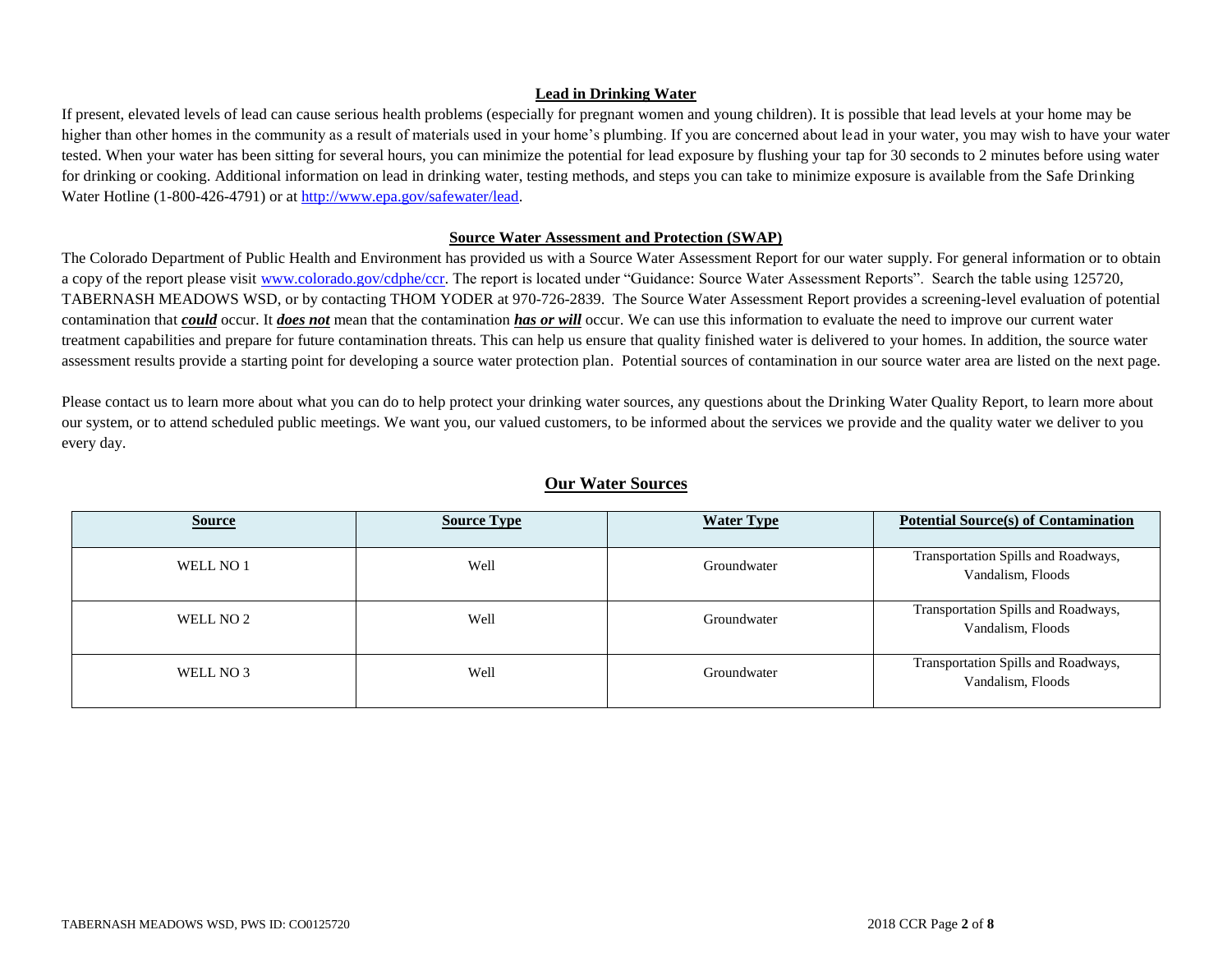### **Terms and Abbreviations**

- **Maximum Contaminant Level (MCL)** − The highest level of a contaminant allowed in drinking water.
- **Treatment Technique (TT)** − A required process intended to reduce the level of a contaminant in drinking water.
- **Health-Based** − A violation of either a MCL or TT.
- **Non-Health-Based** − A violation that is not a MCL or TT.
- **Action Level (AL)** − The concentration of a contaminant which, if exceeded, triggers treatment and other regulatory requirements.
- Maximum Residual Disinfectant Level (MRDL) The highest level of a disinfectant allowed in drinking water. There is convincing evidence that addition of a disinfectant is necessary for control of microbial contaminants.
- Maximum Contaminant Level Goal (MCLG) The level of a contaminant in drinking water below which there is no known or expected risk to health. MCLGs allow for a margin of safety.
- **Maximum Residual Disinfectant Level Goal (MRDLG)** The level of a drinking water disinfectant, below which there is no known or expected risk to health. MRDLGs do not reflect the benefits of the use of disinfectants to control microbial contaminants.
- **Violation (No Abbreviation)** − Failure to meet a Colorado Primary Drinking Water Regulation.
- **Formal Enforcement Action (No Abbreviation)** − Escalated action taken by the State (due to the risk to public health, or number or severity of violations) to bring a non-compliant water system back into compliance.
- **Variance and Exemptions (V/E)** − Department permission not to meet a MCL or treatment technique under certain conditions.
- **Gross Alpha (No Abbreviation)** − Gross alpha particle activity compliance value. It includes radium-226, but excludes radon 222, and uranium.
- **Picocuries per liter (pCi/L)** − Measure of the radioactivity in water.
- **Nephelometric Turbidity Unit (NTU)** − Measure of the clarity or cloudiness of water. Turbidity in excess of 5 NTU is just noticeable to the typical person.
- **Compliance Value (No Abbreviation)** Single or calculated value used to determine if regulatory contaminant level (e.g. MCL) is met. Examples of calculated values are the 90th Percentile, Running Annual Average (RAA) and Locational Running Annual Average (LRAA).
- **Average (x-bar)** − Typical value.
- **Range (R)** − Lowest value to the highest value.
- **Sample Size (n)** − Number or count of values (i.e. number of water samples collected).
- **• Parts per million = Milligrams per liter (ppm = mg/L)** One part per million corresponds to one minute in two years or a single penny in \$10,000.
- **Parts per billion = Micrograms per liter (ppb = ug/L)** One part per billion corresponds to one minute in 2,000 years, or a single penny in \$10,000,000.
- **Not Applicable (N/A)** Does not apply or not available.
- **Level 1 Assessment** A study of the water system to identify potential problems and determine (if possible) why total coliform bacteria have been found in our water system.
- **Level 2 Assessment** A very detailed study of the water system to identify potential problems and determine (if possible) why an E. coli MCL violation has occurred and/or why total coliform bacteria have been found in our water system on multiple occasions.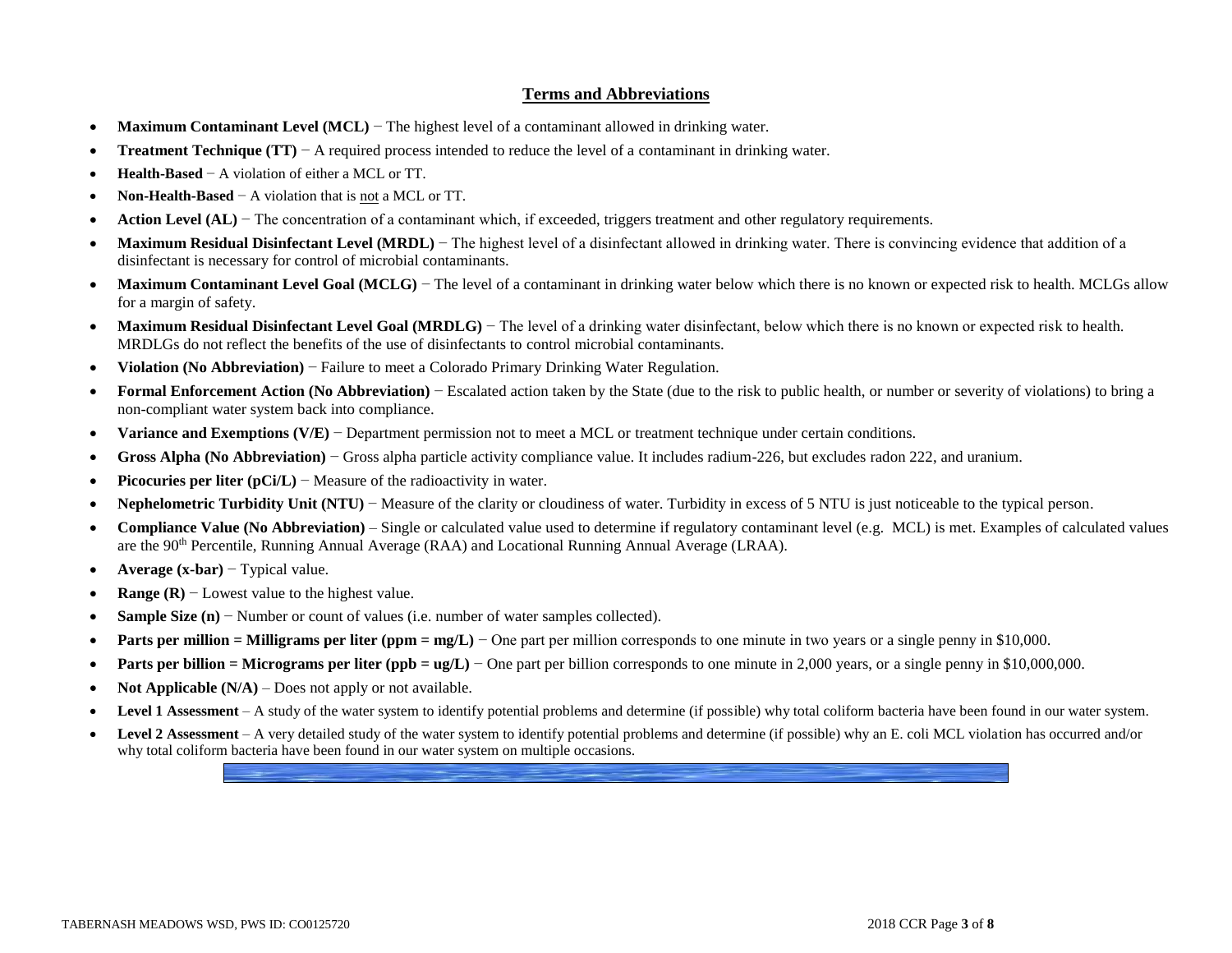# **Detected Contaminants**

TABERNASH MEADOWS WSD routinely monitors for contaminants in your drinking water according to Federal and State laws. The following table(s) show all detections found in the period of January 1 to December 31, 2017 unless otherwise noted. The State of Colorado requires us to monitor for certain contaminants less than once per year because the concentrations of these contaminants are not expected to vary significantly from year to year, or the system is not considered vulnerable to this type of contamination. Therefore, some of our data, though representative, may be more than one year old. Violations and Formal Enforcement Actions, if any, are reported in the next section of this report.

Note: Only detected contaminants sampled within the last 5 years appear in this report. If no tables appear in this section then no contaminants were detected in the last round of monitoring.

|                                                                                                            | Disinfectants Sampled in the Distribution System                |                                                                                                          |                  |  |                |           |  |  |  |  |  |
|------------------------------------------------------------------------------------------------------------|-----------------------------------------------------------------|----------------------------------------------------------------------------------------------------------|------------------|--|----------------|-----------|--|--|--|--|--|
| <b>TT Requirement:</b> At least 95% of samples per period (month or quarter) must be at least 0.2 ppm $OR$ |                                                                 |                                                                                                          |                  |  |                |           |  |  |  |  |  |
|                                                                                                            |                                                                 | If sample size is less than 40 no more than 1 sample is below $0.2$ ppm                                  |                  |  |                |           |  |  |  |  |  |
|                                                                                                            | <b>Typical Sources:</b> Water additive used to control microbes |                                                                                                          |                  |  |                |           |  |  |  |  |  |
| <b>Disinfectant</b>                                                                                        | <b>Time Period</b>                                              | <b>MRDL</b><br><b>Sample Size</b><br><b>Results</b><br><b>Number of Samples Below Level</b><br><b>TT</b> |                  |  |                |           |  |  |  |  |  |
| <b>Name</b>                                                                                                |                                                                 |                                                                                                          | <b>Violation</b> |  |                |           |  |  |  |  |  |
| Chlorine                                                                                                   | December, 2017                                                  | Lowest period percentage of samples meeting<br>TT requirement: 100%                                      | $\theta$         |  | N <sub>0</sub> | $4.0$ ppm |  |  |  |  |  |

| Lead and Copper Sampled in the Distribution System |                    |                             |                              |                           |                                      |                                                  |                                                        |                        |  |  |
|----------------------------------------------------|--------------------|-----------------------------|------------------------------|---------------------------|--------------------------------------|--------------------------------------------------|--------------------------------------------------------|------------------------|--|--|
| <b>Contaminant Name</b>                            | <b>Time Period</b> | 90 <sup>th</sup> Percentile | <b>Sample</b><br><b>Size</b> | Unit of<br><b>Measure</b> | 90 <sup>th</sup><br>Percentile<br>AL | <b>Sample</b><br><b>Sites</b><br><b>Above AL</b> | 90 <sup>th</sup> Percentile<br>AL<br><b>Exceedance</b> | <b>Typical Sources</b> |  |  |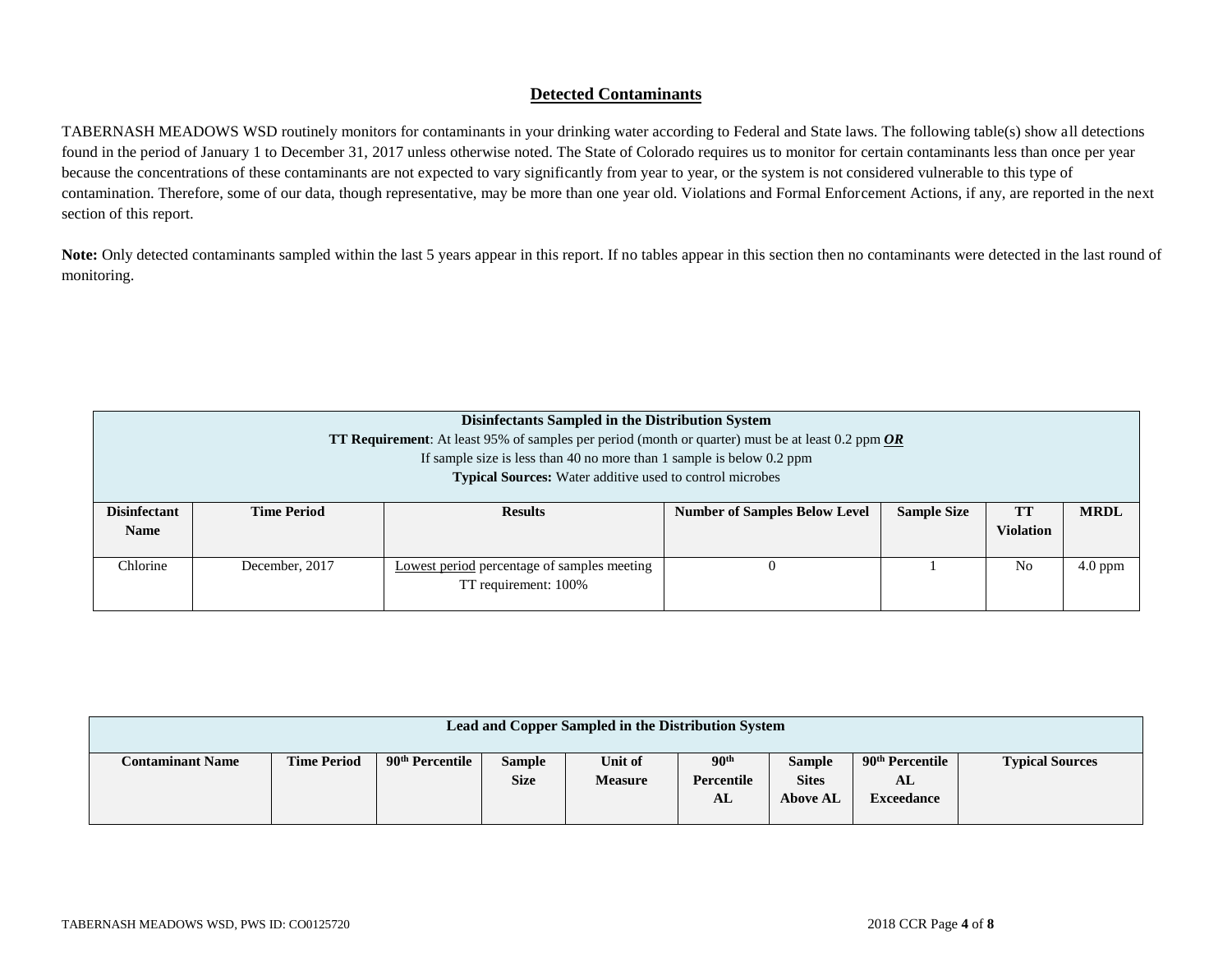| Lead and Copper Sampled in the Distribution System |                             |                             |                              |                           |                                |                               |                                   |                                                                            |  |  |
|----------------------------------------------------|-----------------------------|-----------------------------|------------------------------|---------------------------|--------------------------------|-------------------------------|-----------------------------------|----------------------------------------------------------------------------|--|--|
| <b>Contaminant Name</b>                            | <b>Time Period</b>          | 90 <sup>th</sup> Percentile | <b>Sample</b><br><b>Size</b> | Unit of<br><b>Measure</b> | 90 <sup>th</sup><br>Percentile | <b>Sample</b><br><b>Sites</b> | 90 <sup>th</sup> Percentile<br>AL | <b>Typical Sources</b>                                                     |  |  |
|                                                    |                             |                             |                              |                           | AL                             | <b>Above AL</b>               | <b>Exceedance</b>                 |                                                                            |  |  |
| Copper                                             | 08/14/2017 to<br>08/14/2017 | 0.66                        |                              | ppm                       | 1.3                            | $\theta$                      | N <sub>0</sub>                    | Corrosion of household<br>plumbing systems; Erosion of<br>natural deposits |  |  |
| Lead                                               | 08/14/2017 to<br>08/14/2017 | 2                           | 5                            | ppb                       | 15                             | $\Omega$                      | N <sub>0</sub>                    | Corrosion of household<br>plumbing systems; Erosion of<br>natural deposits |  |  |

| Disinfection Byproducts Sampled in the Distribution System |      |         |                       |                              |                           |     |             |                                                     |                                |                                             |
|------------------------------------------------------------|------|---------|-----------------------|------------------------------|---------------------------|-----|-------------|-----------------------------------------------------|--------------------------------|---------------------------------------------|
| <b>Name</b>                                                | Year | Average | Range<br>$Low - High$ | <b>Sample</b><br><b>Size</b> | Unit of<br><b>Measure</b> | MCL | <b>MCLG</b> | <b>Highest</b><br><b>Compliance</b><br><b>Value</b> | <b>MCL</b><br><b>Violation</b> | <b>Typical Sources</b>                      |
| <b>Total Trihalomethanes</b><br>(TTHM)                     | 2017 | 31.8    | 31.8 to 31.8          |                              | ppb                       | 80  | N/A         |                                                     | N <sub>0</sub>                 | Byproduct of drinking<br>water disinfection |

| Radionuclides Sampled at the Entry Point to the Distribution System |      |         |                          |                              |                           |            |             |                                |                        |  |
|---------------------------------------------------------------------|------|---------|--------------------------|------------------------------|---------------------------|------------|-------------|--------------------------------|------------------------|--|
| <b>Contaminant Name</b>                                             | Year | Average | Range<br>$-$ High<br>Low | <b>Sample</b><br><b>Size</b> | Unit of<br><b>Measure</b> | <b>MCL</b> | <b>MCLG</b> | <b>MCL</b><br><b>Violation</b> | <b>Typical Sources</b> |  |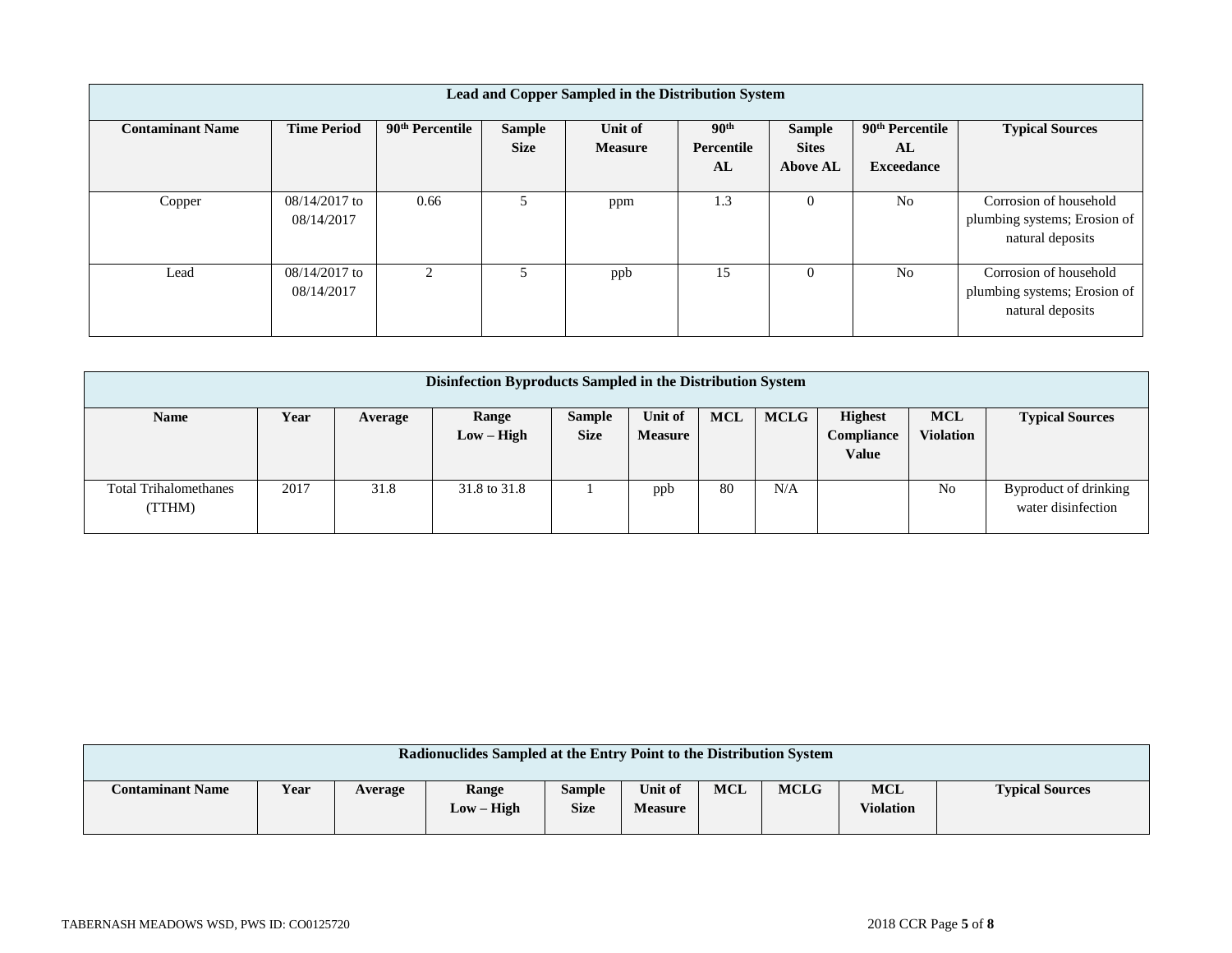| Radionuclides Sampled at the Entry Point to the Distribution System |      |         |              |               |                |            |             |                  |                             |  |  |
|---------------------------------------------------------------------|------|---------|--------------|---------------|----------------|------------|-------------|------------------|-----------------------------|--|--|
| <b>Contaminant Name</b>                                             | Year | Average | Range        | <b>Sample</b> | Unit of        | <b>MCL</b> | <b>MCLG</b> | <b>MCL</b>       | <b>Typical Sources</b>      |  |  |
|                                                                     |      |         | $Low - High$ | <b>Size</b>   | <b>Measure</b> |            |             | <b>Violation</b> |                             |  |  |
|                                                                     |      |         |              |               |                |            |             |                  |                             |  |  |
| Gross Alpha                                                         | 2014 | 5.65    | 5.65 to 5.65 |               | pCi/L          | 15         | $\theta$    | No               | Erosion of natural deposits |  |  |
|                                                                     |      |         |              |               |                |            |             |                  |                             |  |  |
| Combined Uranium                                                    | 2014 | 4.7     | 4.7 to 4.7   |               | ppb            | 30         | $\theta$    | N <sub>0</sub>   | Erosion of natural deposits |  |  |
|                                                                     |      |         |              |               |                |            |             |                  |                             |  |  |

|                         | <b>Inorganic Contaminants Sampled at the Entry Point to the Distribution System</b> |         |                       |                              |                           |                |             |                                |                                                                                                                                 |  |  |  |
|-------------------------|-------------------------------------------------------------------------------------|---------|-----------------------|------------------------------|---------------------------|----------------|-------------|--------------------------------|---------------------------------------------------------------------------------------------------------------------------------|--|--|--|
| <b>Contaminant Name</b> | Year                                                                                | Average | Range<br>$Low - High$ | <b>Sample</b><br><b>Size</b> | Unit of<br><b>Measure</b> | <b>MCL</b>     | <b>MCLG</b> | <b>MCL</b><br><b>Violation</b> | <b>Typical Sources</b>                                                                                                          |  |  |  |
| Arsenic                 | 2014                                                                                | 3       | $3$ to $3$            |                              | ppb                       | 10             | $\Omega$    | N <sub>o</sub>                 | Erosion of natural deposits; runoff from<br>orchards; runoff from glass and electronics<br>production wastes                    |  |  |  |
| Barium                  | 2014                                                                                | 0.02    | $0.02$ to $0.02$      |                              | ppm                       | $\mathfrak{D}$ |             | N <sub>o</sub>                 | Discharge of drilling wastes; discharge from<br>metal refineries; erosion of natural deposits                                   |  |  |  |
| Fluoride                | 2017                                                                                | 0.65    | $0.65$ to $0.65$      |                              | ppm                       | 4              | 4           | N <sub>o</sub>                 | Erosion of natural deposits; water additive which<br>promotes strong teeth; discharge from fertilizer<br>and aluminum factories |  |  |  |
| Nitrate                 | 2017                                                                                | 1.5     | 1.5 to 1.5            |                              | ppm                       | 10             | 10          | N <sub>0</sub>                 | Runoff from fertilizer use; leaching from septic<br>tanks, sewage; erosion of natural deposits                                  |  |  |  |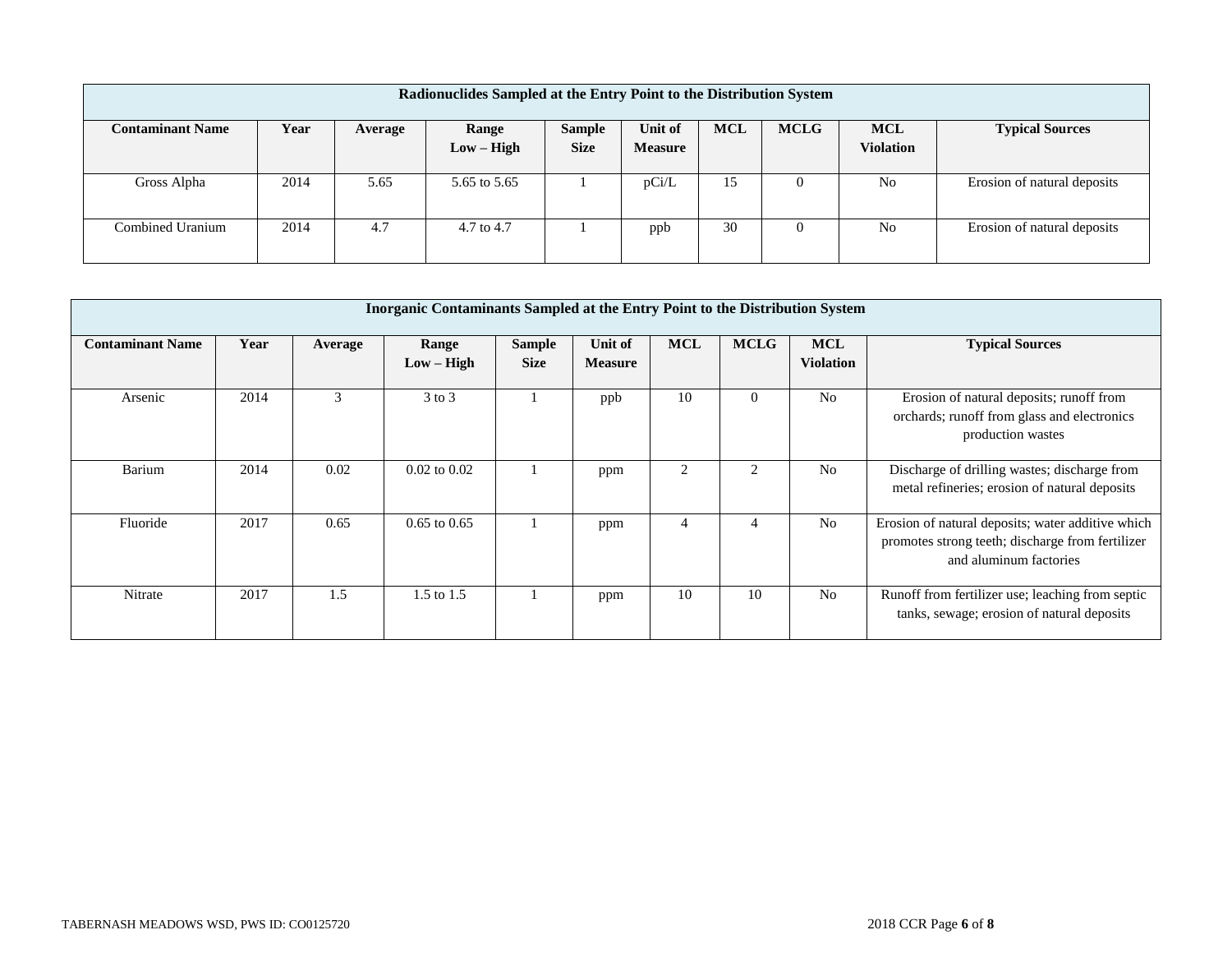| <b>Secondary Contaminants**</b>                                                                                                                                                            |      |         |                            |                    |                        |                           |  |  |  |  |
|--------------------------------------------------------------------------------------------------------------------------------------------------------------------------------------------|------|---------|----------------------------|--------------------|------------------------|---------------------------|--|--|--|--|
| **Secondary standards are non-enforceable guidelines for contaminants that may cause cosmetic effects (such as skin, or tooth discoloration) or aesthetic effects (such as taste, odor, or |      |         |                            |                    |                        |                           |  |  |  |  |
| color) in drinking water.                                                                                                                                                                  |      |         |                            |                    |                        |                           |  |  |  |  |
|                                                                                                                                                                                            |      |         |                            |                    |                        |                           |  |  |  |  |
| <b>Contaminant Name</b>                                                                                                                                                                    | Year | Average | Range                      | <b>Sample Size</b> | <b>Unit of Measure</b> | <b>Secondary Standard</b> |  |  |  |  |
|                                                                                                                                                                                            |      |         | $Low - High$               |                    |                        |                           |  |  |  |  |
|                                                                                                                                                                                            |      |         |                            |                    |                        |                           |  |  |  |  |
| Sodium                                                                                                                                                                                     | 2014 | 15.5    | N/A<br>15.5 to 15.5<br>ppm |                    |                        |                           |  |  |  |  |
|                                                                                                                                                                                            |      |         |                            |                    |                        |                           |  |  |  |  |

#### **Unregulated Contaminants\*\*\***

EPA has implemented the Unregulated Contaminant Monitoring Rule (UCMR) to collect data for contaminants that are suspected to be present in drinking water and do not have healthbased standards set under the Safe Drinking Water Act. EPA uses the results of UCMR monitoring to learn about the occurrence of unregulated contaminants in drinking water and to decide whether or not these contaminants will be regulated in the future. We performed monitoring and reported the analytical results of the monitoring to EPA in accordance with its Third Unregulated Contaminant Monitoring Rule (UCMR3). Once EPA reviews the submitted results, the results are made available in the EPA's National Contaminant Occurrence Database (NCOD) [\(http://www.epa.gov/dwucmr/national-contaminant-occurrence-database-ncod\)](http://www.epa.gov/dwucmr/national-contaminant-occurrence-database-ncod) Consumers can review UCMR results by accessing the NCOD. Contaminants that were detected during our UCMR3 sampling and the corresponding analytical results are provided below.

| <b>Contaminant Name</b> | Year | Average | Range<br>Low – High | <b>Sample Size</b> | <b>Unit of Measure</b> |
|-------------------------|------|---------|---------------------|--------------------|------------------------|
|                         |      |         |                     |                    |                        |
|                         |      |         |                     |                    |                        |
|                         |      |         |                     |                    |                        |
|                         |      |         |                     |                    |                        |
|                         |      |         |                     |                    |                        |
|                         |      |         |                     |                    |                        |
|                         |      |         |                     |                    |                        |
|                         |      |         |                     |                    |                        |
|                         |      |         |                     |                    |                        |
|                         |      |         |                     |                    |                        |
|                         |      |         |                     |                    |                        |
|                         |      |         |                     |                    |                        |
|                         |      |         |                     |                    |                        |